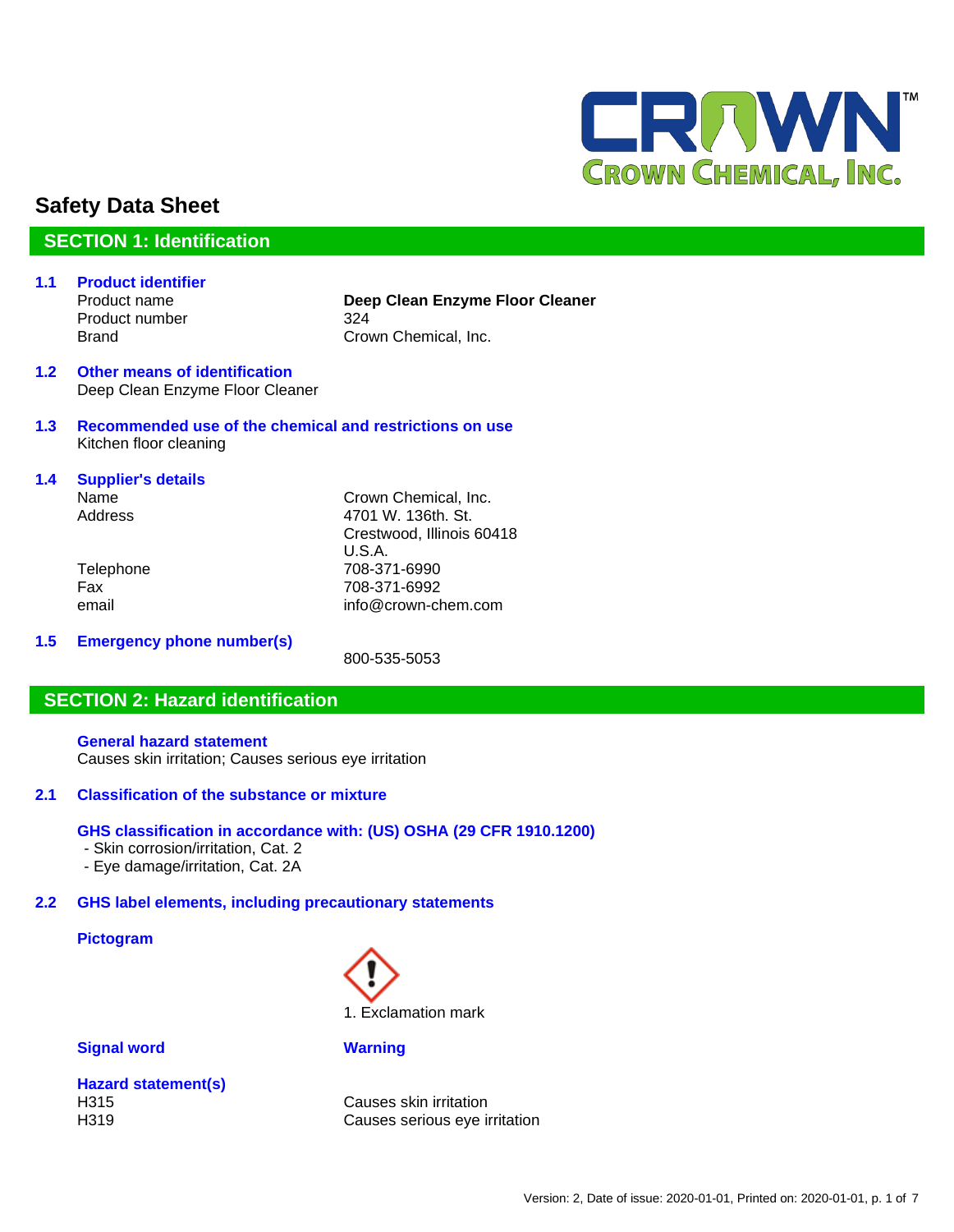### **Precautionary statement(s)**

| P <sub>264</sub> | Wash hands & skin thoroughly after handling.                                                                                                                                                         |
|------------------|------------------------------------------------------------------------------------------------------------------------------------------------------------------------------------------------------|
| P <sub>280</sub> | Wear eye protection/face protection/protective gloves.                                                                                                                                               |
| P302+P352        | IF ON SKIN: Wash with plenty of water/Take off immediately contaminated clothing<br>and wash it before reuse. Call a poison control center or doctor for treatment<br>advice if irritation persists. |
| P305+P351+P338   | IF IN EYES: Rinse cautiously with water for several minutes. Remove contact                                                                                                                          |
|                  | lenses if present and easy to do. Continue rinsing.                                                                                                                                                  |
| P332+P313        | If skin irritation occurs: Get medical advice/attention.                                                                                                                                             |
| P337+P313        | If eye irritation persists: Get medical advice/attention.                                                                                                                                            |
| P362+P364        | Take off contaminated clothing and wash it before reuse.                                                                                                                                             |

### **2.3 Other hazards which do not result in classification** None identified

# **SECTION 3: Composition/information on ingredients**

### **3.2 Mixtures**

Irritant Mixture

### **Components**

# **1. Ethanolamine**

| Concentration | 3 - 8 % (By Weight) |
|---------------|---------------------|
| EC no.        | 205-483-3           |
| CAS no.       | 141-43-5            |
| Index no.     | 603-030-00-8        |
|               |                     |

- Acute toxicity, inhalation, Cat. 4

- Acute toxicity, dermal, Cat. 4

- Acute toxicity, oral, Cat. 4

- Skin corrosion/irritation, Cat. 1B

| H302 | Harmful if swallowed                    |
|------|-----------------------------------------|
| H312 | Harmful in contact with skin            |
| H314 | Causes severe skin burns and eye damage |
| H332 | Harmful if inhaled                      |

### **Trade secret statement (OSHA 1910.1200(i))**

The specific chemical identities and/or actual concentrations for one or more components are being withheld as trade secrets under the US regulation 29 CFR 1910.1200(i).

# **SECTION 4: First-aid measures**

# **4.1 Description of necessary first-aid measures**

| General advice          | Do not breathe dust or mists. Wear protective rubber gloves and chemical splash<br>goggles when using this product. Mix ONLY with water. Wash thoroughly after<br>handling.                         |
|-------------------------|-----------------------------------------------------------------------------------------------------------------------------------------------------------------------------------------------------|
| If inhaled              | Remove person to fresh air and keep comfortable for breathing. Call a Poison<br>Control Center or doctor for treatment advice.                                                                      |
| In case of skin contact | Wash with plenty of water. Take off contaminated clothing and wash before reuse.<br>Call a Poison Control Center or doctor for treatment advice if irritation persists.                             |
| In case of eye contact  | Rinse cautiously with water for several minutes. Remove contact lenses, if present<br>and easy to do. Continue rinsing. Immediately call a Poison Control Center or<br>doctor for treatment advice. |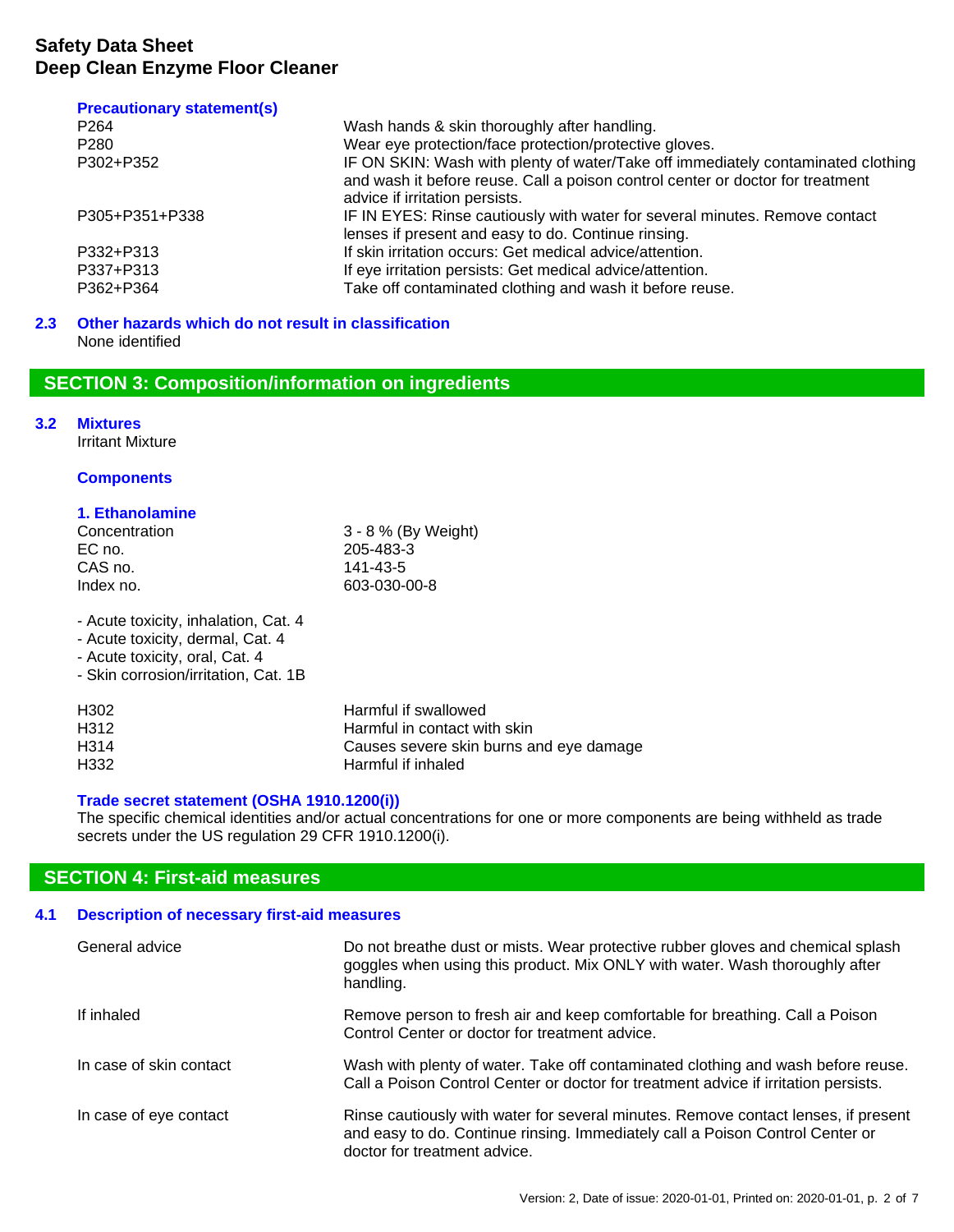# **Safety Data Sheet Deep Clean Enzyme Floor Cleaner**

If swallowed Rinse out mouth. Do NOT induce vomiting. Call a Poison Control Center or doctor if you feel unwell.

Personal protective equipment for first-aid responders

Self-contained breathing apparatus.

### **4.2 Most important symptoms/effects, acute and delayed**

The most important known symptoms and effects are described in the labelling (see section 2) and/or in section 11

**4.3 Indication of immediate medical attention and special treatment needed, if necessary** Treat exposure symptomatically. In all cases where large quantities have been ingested or inhaled, contact a doctor or Poison Control Center immediately.

### **SECTION 5: Fire-fighting measures**

- **5.1 Suitable extinguishing media** Use water spray, fog or foam.
- **5.2 Specific hazards arising from the chemical** None known
- **5.3 Special protective actions for fire-fighters** Wear self-contained breathing apparatus for firefighting if necessary.

### **Further information**

Remove all persons from the vicinity. No responsive action should be taken without proper training.

### **SECTION 6: Accidental release measures**

#### **6.1 Personal precautions, protective equipment and emergency procedures**

Initiate spill containment procedures immediately using containment or absorbtion methods. Keep people away from area. Put on appropriate protective equipment (see Section 8).

### **6.2 Environmental precautions**

Do not let product enter drains.

### **6.3 Methods and materials for containment and cleaning up**

Do not allow spilled material to enter sewers, waterways or soil. Neutralize with water. Mop, sweep or otherwise collect spilled material and hold for disposal. Consult local government authorities for allowable disposal methods. After removal, rinse area completely with water to remove residue.

### **Reference to other sections**

For disposal see section 13.

# **SECTION 7: Handling and storage**

### **7.1 Precautions for safe handling**

Avoid contact with skin and eyes. Avoid inhalation of vapor or mist. Eating, drinking and smoking is prohibited. Wash hands with soap and water after handling.

### **7.2 Conditions for safe storage, including any incompatibilities**

Keep out of reach of children. Keep containers tightly closed when not in use. Store in a well ventilated area between 60-100°F (15- 38°C). Avoid ignition sources. **Specific end use(s)**

Apart from the uses mentioned in section 1 no other specific uses are stipulated.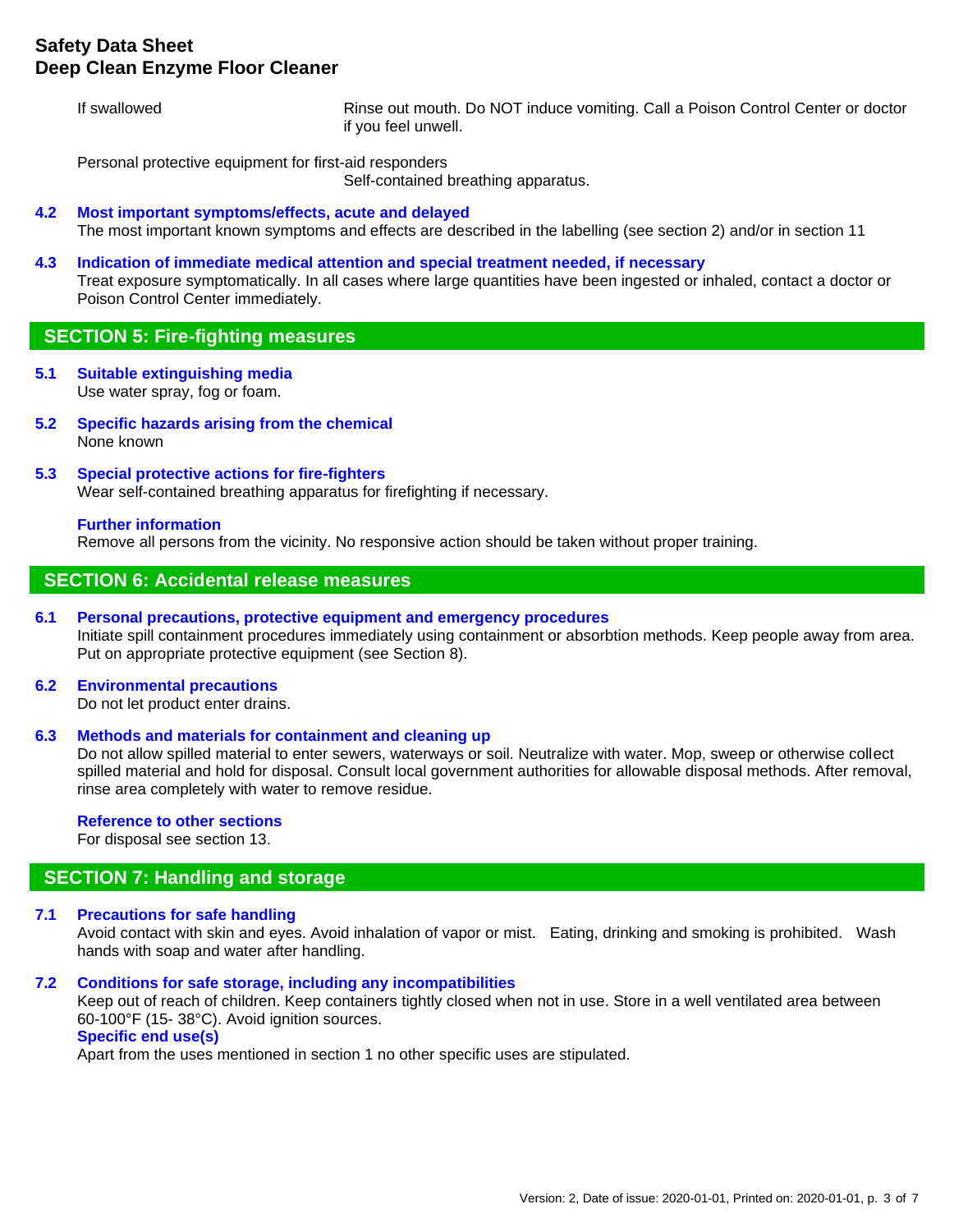# **SECTION 8: Exposure controls/personal protection**

### **8.1 Control parameters**

**1. Ethanolamine (CAS: 141-43-5)**  PEL (Inhalation): 6 mg/m3 (OSHA) OSHA Annotated Table Z-1, www.osha.gov

PEL (Inhalation): 3 ppm, (ST) 6 ppm (Cal/OSHA) OSHA Annotated Table Z-1, www.osha.gov

REL (Inhalation): 3 ppm, (ST) 6 ppm (NIOSH) OSHA Annotated Table Z-1, www.osha.gov

TLV® (Inhalation): 3 ppm (ACGIH) Eye irritation. Skin irritation

STEL (Inhalation): 6 ppm (ACGIH) Eye irritation. Skin irritation

### **8.2 Appropriate engineering controls**

Use with adequate ventilation to maintain exposure limits below listed thresholds.

### **8.3 Individual protection measures, such as personal protective equipment (PPE)**

### **Eye/face protection**

Wear chemical splash goggles or face shield when using this product.

### **Skin protection**

Wear protective rubber gloves and a long sleeved shirt to prevent contact.

### **Body protection**

Wash thoroughly after use and before eating, smoking, or using the bathroom. Avoid contamination of clothing or shoes, and wash any contaminated items before reuse. If possible, avoid wearing contact lenses when using this product.

### **Respiratory protection**

If inhalable particles of dusts or mists may occur during use, wear NIOSH approved respiratory protection.

### **Thermal hazards**

No data available.

### **Environmental exposure controls**

Do not let product enter drains.

# **SECTION 9: Physical and chemical properties**

### **Information on basic physical and chemical properties**

| Appearance/form (physical state, color, etc.) | Green liquid           |
|-----------------------------------------------|------------------------|
| Odor                                          | Lemon                  |
| Odor threshold                                | No data available.     |
| рH                                            | $<$ 11.5 (1% solution) |
| Melting point/freezing point                  | $N/A - 32°F$           |
| Initial boiling point and boiling range       | No data available.     |
| Flash point                                   | Non-Combustible        |
| Evaporation rate                              | No data available.     |
| Flammability (solid, gas)                     | N/A                    |
| Upper/lower flammability limits               | No data available.     |
| Upper/lower explosive limits                  | N/A                    |
| Vapor pressure                                | No data available.     |
| Vapor density                                 | < 1.0                  |
| Relative density                              | >1.0                   |
| Solubility(ies)                               | 100% in 120°F Water    |
|                                               |                        |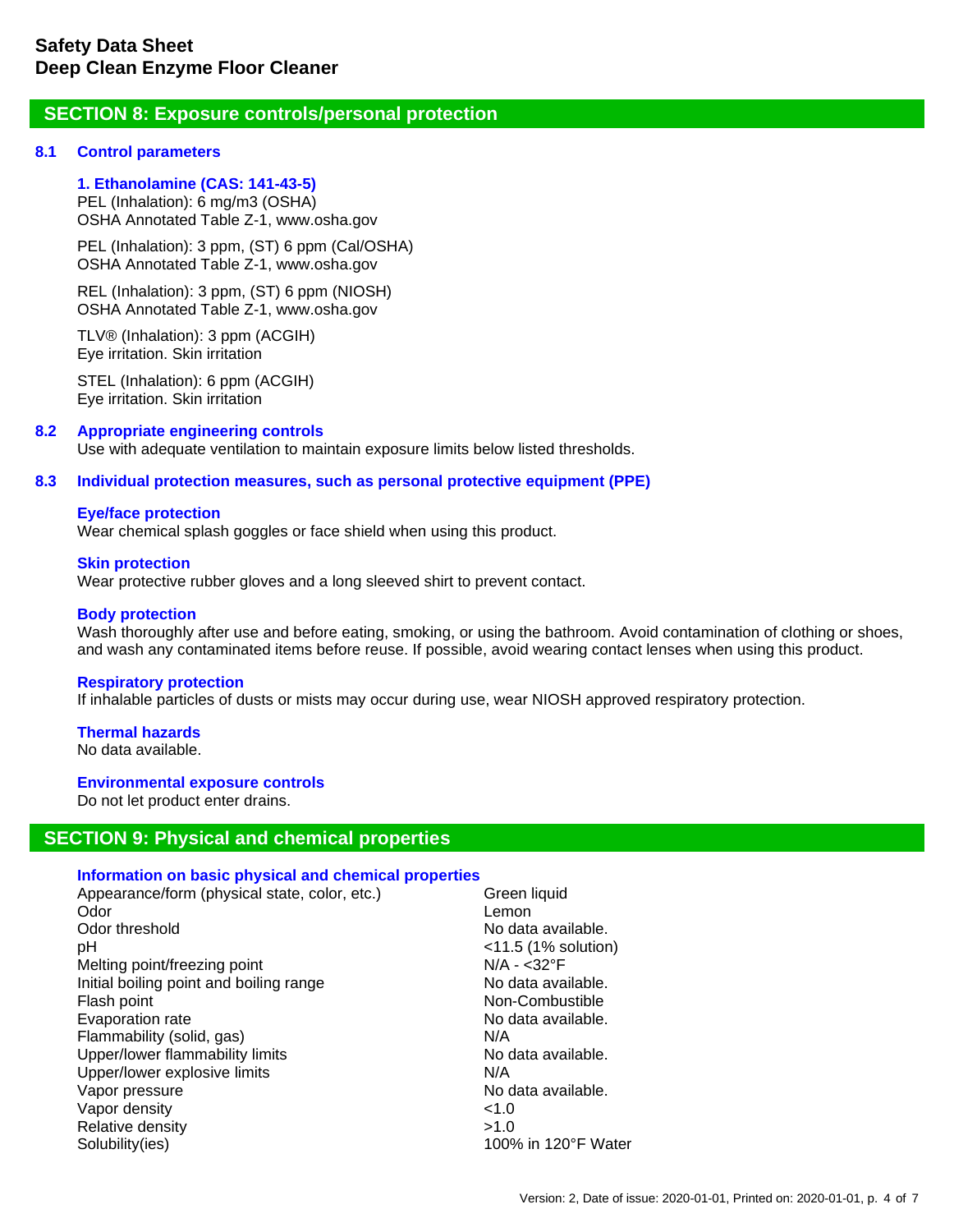# **Safety Data Sheet Deep Clean Enzyme Floor Cleaner**

Partition coefficient: n-octanol/water No data available. Auto-ignition temperature <br>
Decomposition temperature No data available.<br>
No data available. Decomposition temperature Viscosity  $>1.0$ Explosive properties and the second second terms of the No data available.<br>Consider the No data available. Oxidizing properties

#### **Other safety information** No data available.

# **SECTION 10: Stability and reactivity**

### **10.1 Reactivity**

Product is not reactive under normal storage and usage conditions. Mix this product ONLY with water.

# **10.2 Chemical stability**

Product is stable under normal storage and usage conditions.

**10.3 Possibility of hazardous reactions** No data available.

### **10.4 Conditions to avoid**

Heat, flames and sparks. Incompatible products. Keep away from open flames, hot surfaces and sources of ignition.

**10.5 Incompatible materials** Strong oxidizers, bases and acids.

### **10.6 Hazardous decomposition products**

None are expected under normal storage and usage conditions.

# **SECTION 11: Toxicological information**

# **Information on toxicological effects**

**Acute toxicity** Likely Routes of Exposure: Eyes, Skin, Ingestion, Inhalation

### **Skin corrosion/irritation**

Skin contact may cause irritation or pain and redness.

### **Serious eye damage/irritation**

Eye contact may cause irritation or pain, redness and watering.

### **Respiratory or skin sensitization**

Inhalation may cause coughing, choking and respiratory tract irritation.

# **Germ cell mutagenicity**

No data available.

### **Carcinogenicity**

This product is or contains a component that is not classifiable as to its carcinogenicity based on its IARC, ACGIH,NTP, or EPA classification

IARC: No component of this product present at levels greater than or equal to 0.1% is identified as a carcinogen or potential carcinogen by IARC.

ACGIH: No component of this product present at levels greater than or equal to 0.1% is identified as a carcinogen or potential carcinogen by ACGIH.

NTP: No component of this product present at levels greater than or equal to 0.1% is identified as a known or anticipated carcinogen by NTP.

OSHA: No component of this product present at levels greater than or equal to 0.1% is identified as a carcinogen or potential carcinogen by OSHA.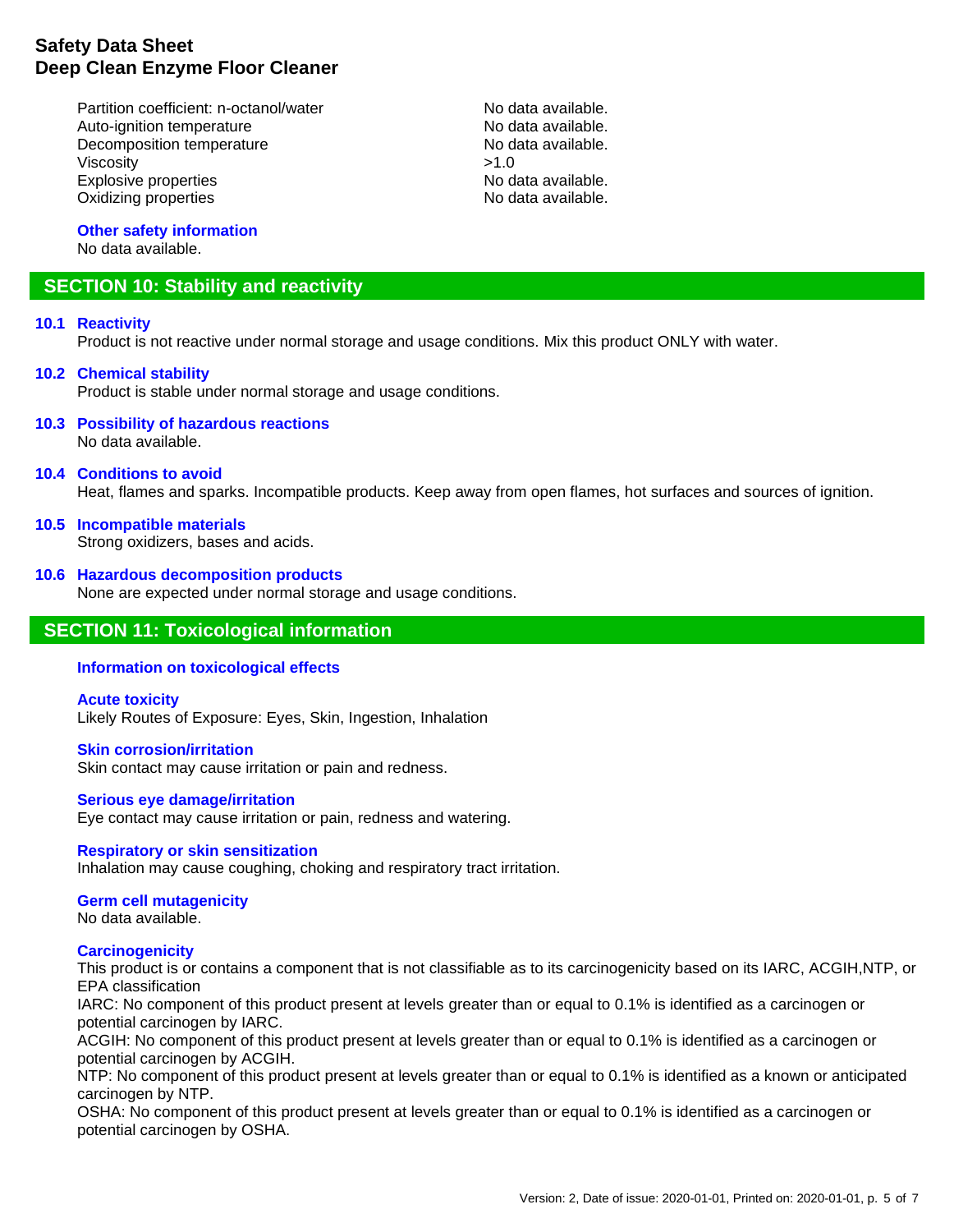# **Safety Data Sheet Deep Clean Enzyme Floor Cleaner**

# **Reproductive toxicity**

No data available.

**Summary of evaluation of the CMR properties** No known significant effects or critical hazards.

#### **STOT-single exposure** No data available.

**STOT-repeated exposure** No data available.

**Aspiration hazard** Ingestion may cause stomach and throat pain.

#### **Additional information** No data available.

# **SECTION 12: Ecological information**

### **Toxicity**

No specific data available for this mixture.

**Persistence and degradability** No data available on product

**Bioaccumulative potential** No data available on product

**Mobility in soil** No data available.

**Results of PBT and vPvB assessment** PBT/vPvB assessment not available as chemical safety assessment not required/not conducted

### **Other adverse effects**

No known significant effects or critical hazards.

# **SECTION 13: Disposal considerations**

### **Disposal of the product**

Disposal should be in accordance with applicable Federal, State and local laws and regulations. Local regulations may be more stringent than State or Federal requirements.

### **Disposal of contaminated packaging**

Dispose of as unused product.

### **Other disposal recommendations**

Avoid disposal of this product. Use complete contents according to directions. Do not release contents into a municipal sewer except through normal dilution and usage. Do not release contents onto the ground or into any body of water. Dispose of empty container by offering for recycling if available, or into a landfill. Follow all applicable state and local regulations.

# **SECTION 14: Transport information**

**DOT (US)** Non-regulated liquid

**Note:** Certain package sizes of this product may qualify for exceptions to DOT's packaging, labeling and other requirements, and thus may have different DOT shipping names. For bulk shipments, see the shipping documents.